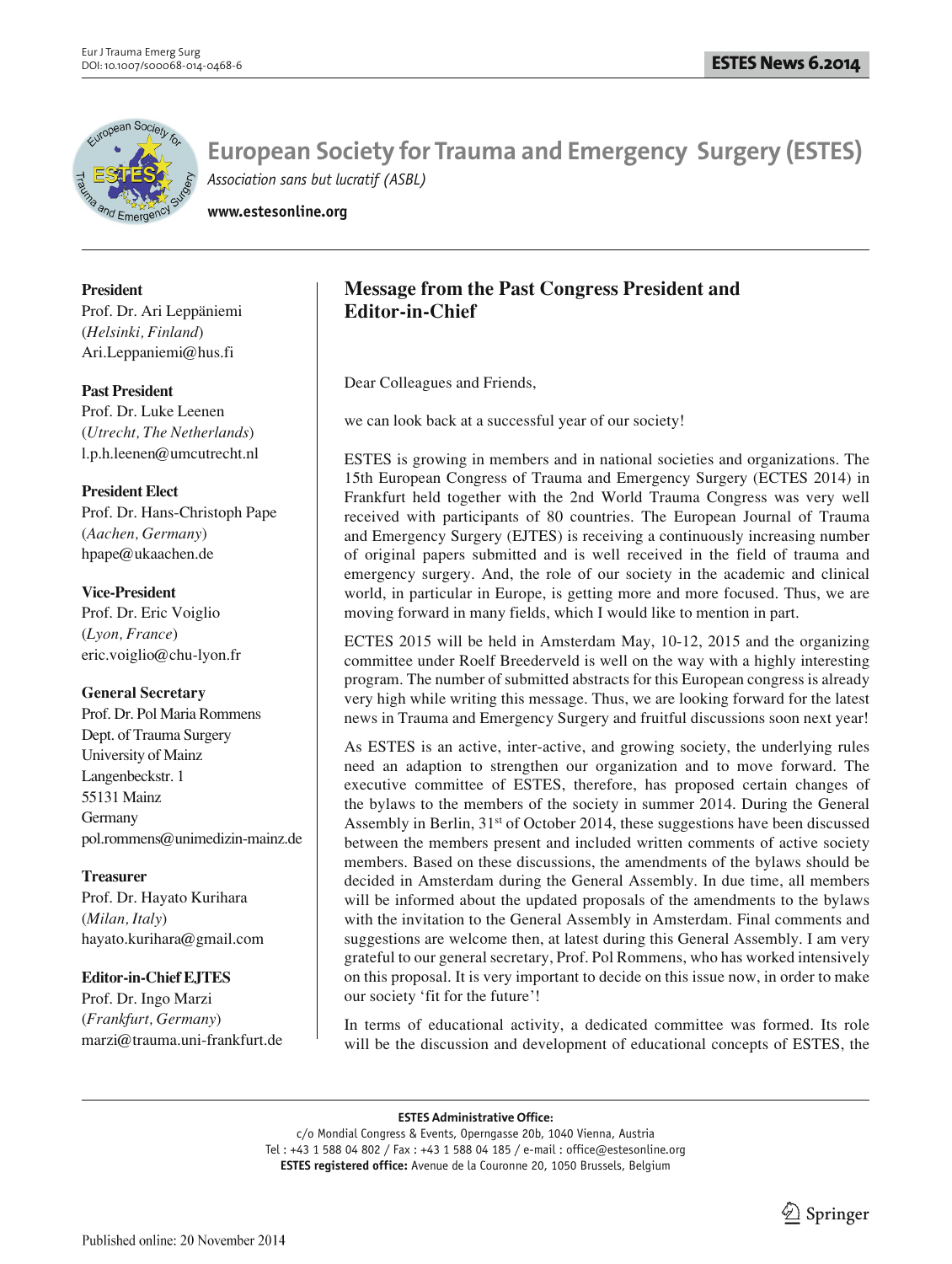

**www.estesonline.org**

**President** 

Prof. Dr. Ari Leppäniemi (*Helsinki, Finland*) Ari.Leppaniemi@hus.fi

### **Past President**

Prof. Dr. Luke Leenen (*Utrecht, The Netherlands*) l.p.h.leenen@umcutrecht.nl

# **President Elect**

Prof. Dr. Hans-Christoph Pape (*Aachen, Germany*) hpape@ukaachen.de

**Vice-President** Prof. Dr. Eric Voiglio (*Lyon, France*) eric.voiglio@chu-lyon.fr

# **General Secretary**

Prof. Dr. Pol Maria Rommens Dept. of Trauma Surgery University of Mainz Langenbeckstr. 1 55131 Mainz Germany pol.rommens@unimedizin-mainz.de

# **Treasurer**

Prof. Dr. Hayato Kurihara (*Milan, Italy*) hayato.kurihara@gmail.com

# **Editor-in-Chief EJTES**

Prof. Dr. Ingo Marzi (*Frankfurt, Germany*) marzi@trauma.uni-frankfurt.de advise on educational activities as well as the coordination of courses and instructional activities, including e-platforms. The committee will link our various teaching and learning activities to the board and to the membership. Dr. Miriam Rüsseler has been appointed to head and establish the board initially and to report during the next congress.

Lastly, I would like to inform you, that we will establish a Polytrauma Section, since many requests and proposals have been received for this central field of our society. Proposals were related to prehospital trauma care, clinical trauma care, trauma systems and registry.

I wish you all a very good New Year 2015 and continuing fascination and dedication to ESTES.

Ingo Marzi

**Past Congress President and Editor-in-Chief EJTES**

### **ESTES Administrative Office:**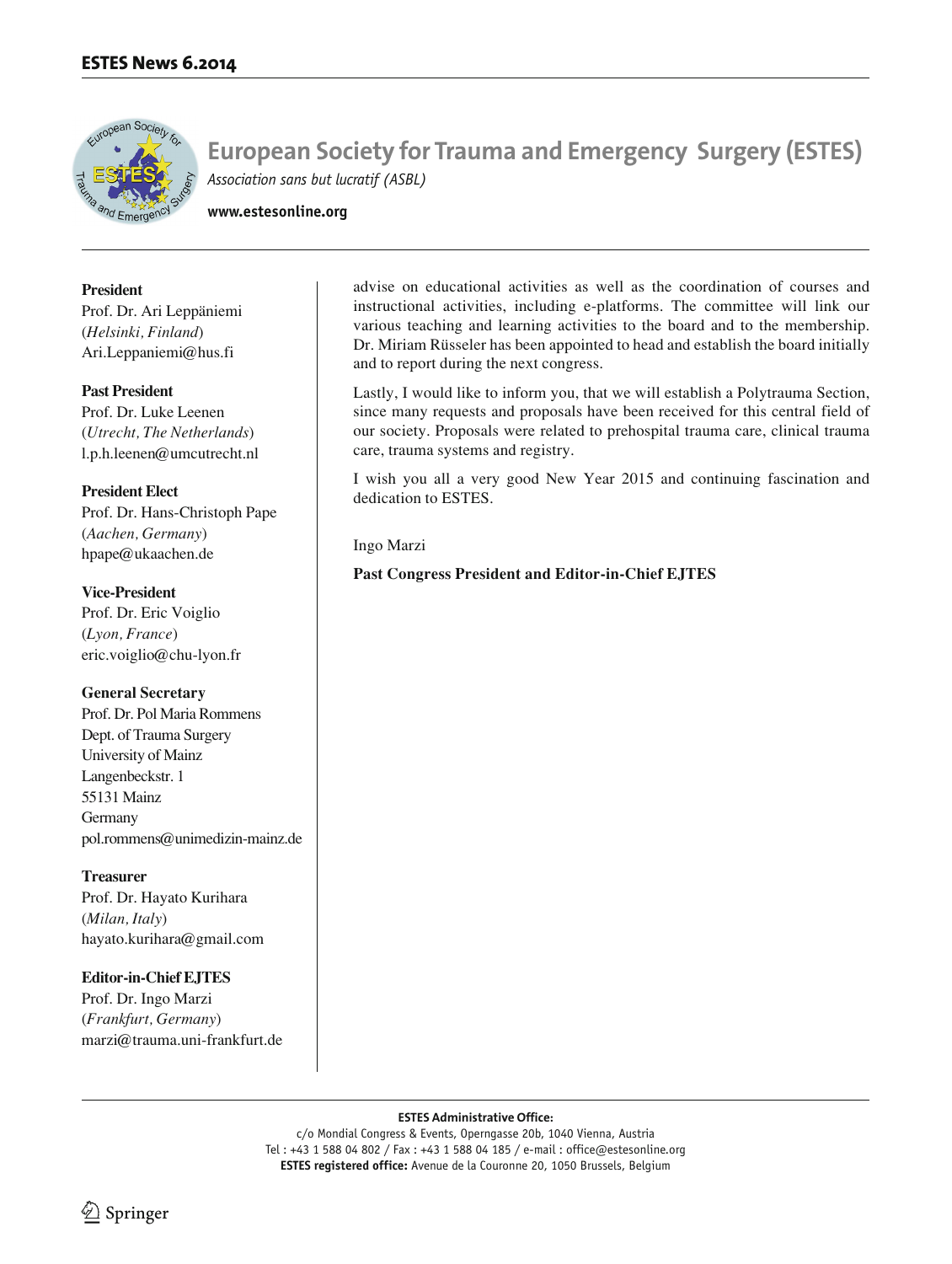

**www.estesonline.org**

# **Report of ESTES Grant Winner Dr. Phillipe Abreu**



The Congress Center Frankfurt hosted a memorable meeting on trauma science last May. Continuing the "2012 Rio dream", the world of surgery bowed to this pleasant city to discuss trauma care worldwide and its state-of-the-art for the future.

Trauma remains an important cause of death despite recent efforts that have been made by national associations and governments themselves. To address this issue, the world of surgery requires a World Trauma Association, and at this congress different cultures with different ways of care come together as one for the benefit of everyone. Also, the great presence of orthopedic surgeons made an interesting interaction of knowledge.

Trauma science develops step-by-step every day and receives pushes of knowledge during war times. Although Brazil has never led a large war, we fight everyday against a common enemy: violence. Civilian casualties in Brazilian cities account for a tremendous economic burden, represented by work–years lost by the most common trauma patient: "young, male,

and stupid", as Dr. Rifat Latifi pointed out in his speeches at the congress. With the hope of sharing experience to improve our system, Brazilian surgeons formed one of the largest delegations in Frankfurt, led by Dr. Gustavo Fraga and Dr. Sandro Scarpelini.

Professors of trauma in Brazil are responsible for stimulating young medical students to follow a surgical career. It was only through the Academic League of Trauma of the Federal University of Parana (UFPR) that I could develop research during medical school. Together with 30 other students, we organized a research group on trauma, coordinated by Dr. Adonis Nasr, Dr. Flavio Tomasich, and Dr. Iwan Collaco. After 2 years, 11 papers, 2 books and another 4 book chapters were published. About 40 abstracts were presented in national and international conferences on surgery.

The Trauma Center Academic Division of UFPR hosted more than 100 medical students from all over the world through the International Federation of Medical Students' Associations from 2009 to 2012. Also, by bilateral agreements, students could visit the University of Miami, Virginia Commonwealth University, and the University of California in San Diego. Finally, Hospital do Trabalhador (Level 1 Trauma Center of the UFPR) was chosen as the World Cup Hospital at Curitiba, south Brazil.

The opportunity to present our work in Frankfurt reinforces the purpose of students and residents to dedicate their lives to trauma science. In this field we have the opportunity to share our ideas with the world, and every innovation will have a place to be discussed. Trauma conferences are broad enough for specialists to improve their knowledge without being overwhelming for students and residents beginning their careers, by dedicating time to a wide variety of papers. This is what makes trauma surgery the most enthusiastic specialty for young surgeons.

As we could see in this conference, Europe has a different approach to trauma care, mainly due to the epidemiology on this continent. Less civilian violence leading to less penetrating trauma cases, and more traffic injuries leading to more blunt trauma. This pattern strengthens the general surgeons' relationship with orthopedic surgeons, making it possible for them to widely participate in the WTC Europe.

Despite this different epidemiology, what we could learn from the second WTC was that trauma care can be delivered in a similar way worldwide. Probably by the intense work of the AAST and the American College of Surgeons and its committee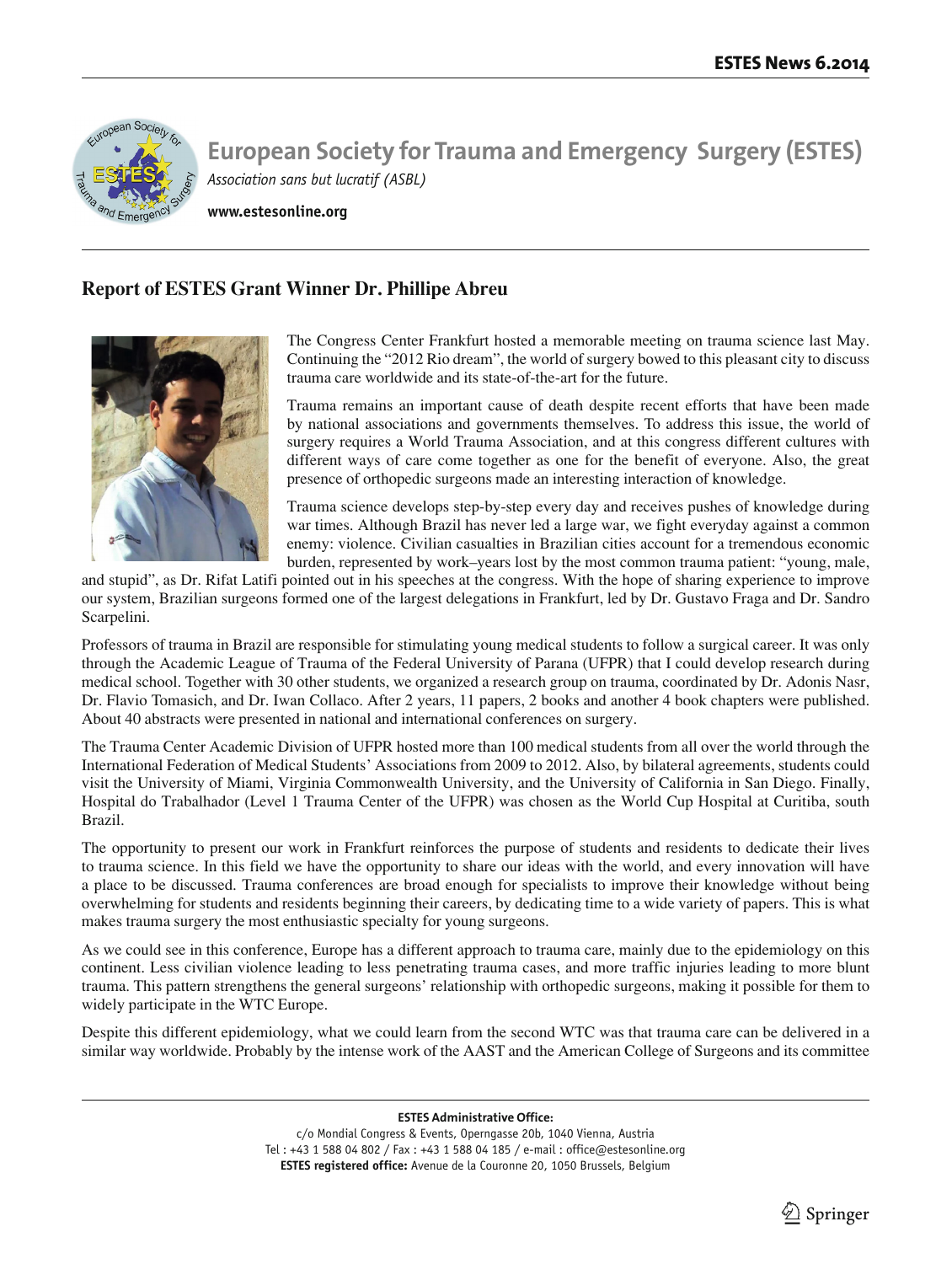

on trauma, this standard of care is possible in different countries. Indeed, this is visible in the efforts of Dr. Rao Ivatury and the Panamerican Trauma Society, Dr. Raul Coimbra, Dr. Ari Leppäniemi, and Dr. Demetrius Demetriades, hard-working surgeons who spread ACS-COT courses and practices worldwide.

The conference in Frankfurt was a milestone in trauma surgery. Dr. Ingo Marzi and Dr. Luke Leenen conducted the widest scientific discussion environment possible this year. The conference achievements transcend the present and will be reflected in peoples' lives in the future. For sure the congress grant awarded to a (Brazilian) resident will stimulate our fellows to keep working and researching with trauma.

Phillipe Abreu

# **This congress grant was sponsored by the German Trauma Society. Thank you**!



**ESTES Administrative Office:**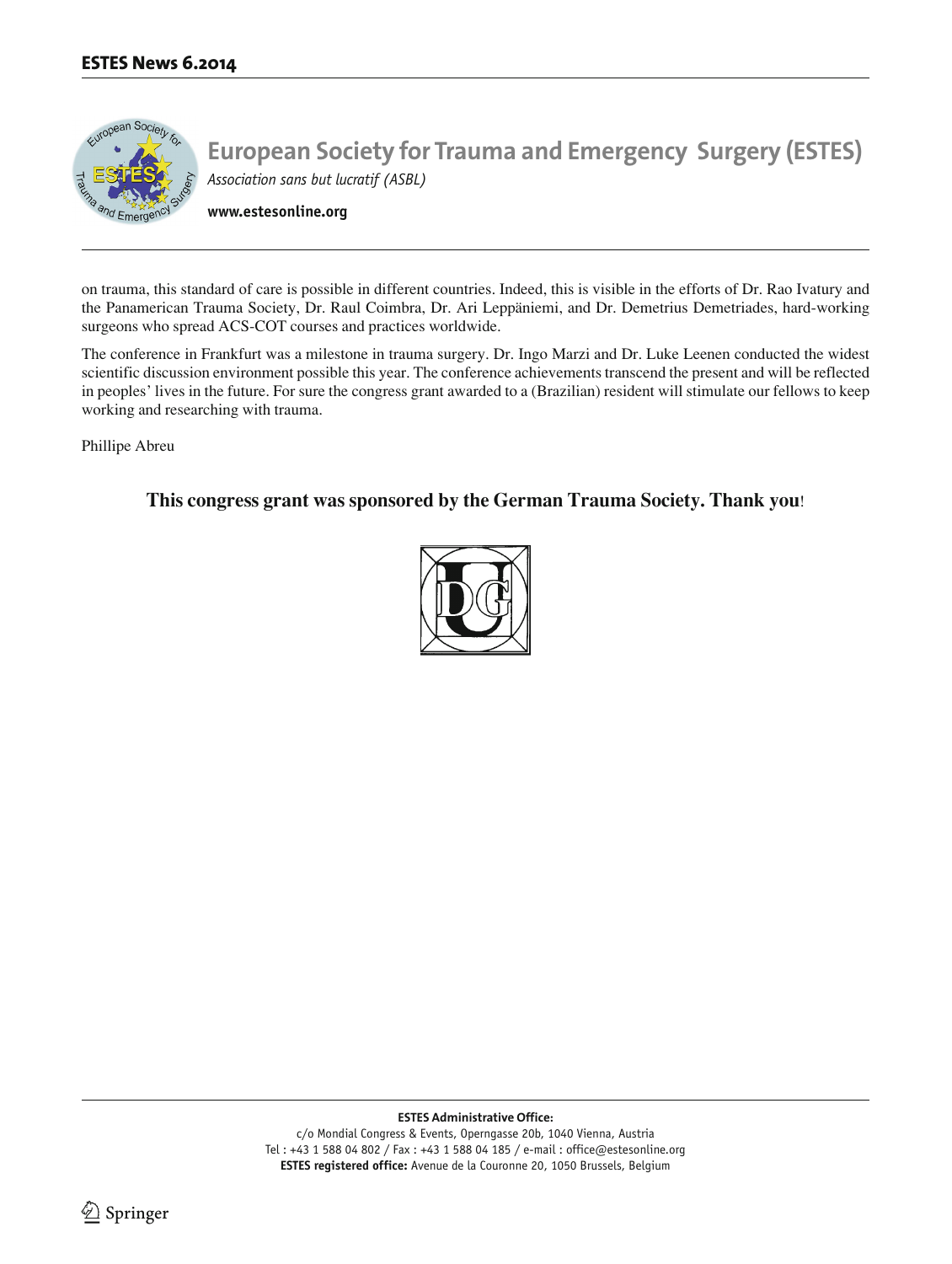

**www.estesonline.org**

# **Report of ESTES Grant Winner Dr. Michel Teuben**

Dear Madam, dear sir,



I would like to start by expressing my sincere gratitude to the ECTES committee for selecting me as a 'European Society for Trauma and Emergency Surgery' travel grant winner. This grant gave me the opportunity to attend this excellent meeting.

I am in the second year of my PhD training at the University Medical Center Utrecht (The Netherlands) where I am studying the cellular innate immune response to severe trauma. Our trauma research group is supervised by Prof. Leenen as well as Prof. Koenderman from the 'Laboratory for Translational Research Utrecht' which is selected as a 'Federation of Clinical Immunology Societies' Center of Excellence.

To test my hypotheses I developed a porcine trauma model of acute systemic inflammation and utilized this model to study the mobilization, activation and function of neutrophils. Furthermore,

I focus on the modulatory role of the spleen, and a splenectomy, on the activation of the immune response. A number of sessions were therefore directly relevant to me, such as the sessions about the treatment of splenic injuries as well as sessions focusing on experimental research.

This was the fifth edition of the ECTES I participated in and I am very glad to observe that there is increasing attention on experimental and pre-clinical research. The audience of our session was a select but very interested group of people and the level of questions and feedback was excellent. Next to the question and answer part of the actual sessions there were plenty of opportunities for informal discussion with other colleagues, which has further increased my insight into the porcine trauma model. Moreover, I also have a number of new contacts and promising ideas to follow up as I plan my upcoming experiments. To be more concrete we are about to start a new large animal study at the Universitätsklinikum Aachen, Germany (Prof. Pape) as part of a collaboration between several German research labs and our institution.

During this edition of the European Congress for Trauma and Emergency Surgery I presented the results of three different studies and was really pleased with the encouraging and helpful feedback that I received. My first talk summarized the results of epidemiological research on the different treatment modalities for polytrauma patients with blunt splenic injury. In line with other research groups we showed that selective non-operative management for splenic trauma is a safe treatment modality for severely injured trauma patients.

The second presentation included the outcome of a follow-up study of pediatric trauma patients treated for blunt splenic injury. We demonstrated that the compliance to vaccination guidelines for asplenic patients in our institution was inadequate. However, the introduction of new vaccination guidelines significantly improved the vaccination rate of our asplenic patients. To study this topic we identified all pediatric patients who were admitted for the treatment of splenic injury in our hospital during the 32-year study period.

Besides these epidemiological studies I was enabled to show the results of experimental work in our trauma surgery model in pigs. Our work uncovered the presence of different neutrophil subsets in the peripheral blood of pigs during trauma-induced acute systemic inflammation. As these subsets are highly comparable to their human counterparts these findings can form the basis for new intervention studies. Given the results of the previously mentioned study we decided to plan a new study to investigate, in addition to peripheral blood, the neutrophil response in the bone marrow compartment. In collaboration with Prof. Pohlemann

**ESTES Administrative Office:**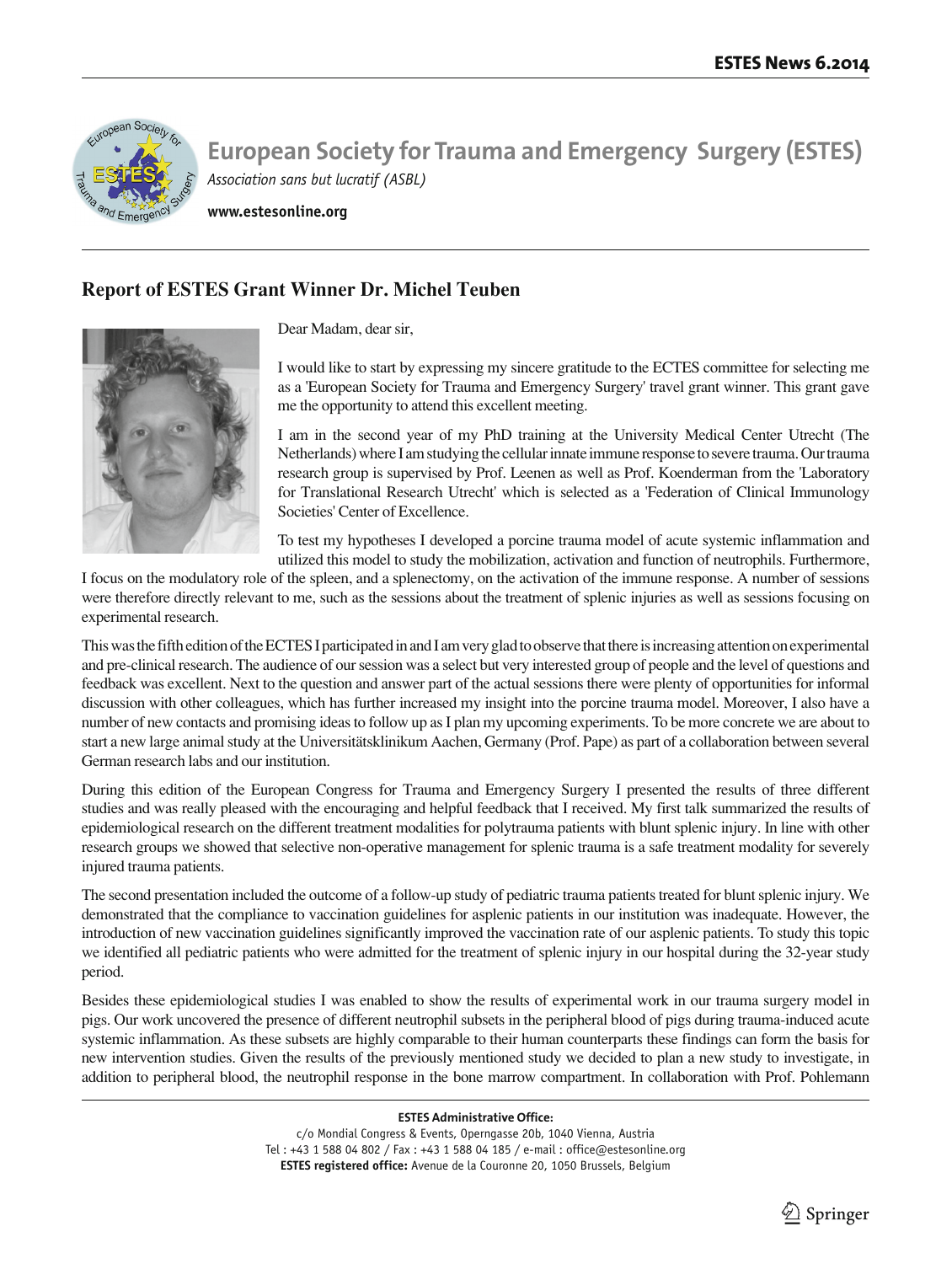

**www.estesonline.org**

(Universitätsklinikum des Saarlandes) and Prof. Flohé (Universitätsklinikum Düsseldorf) we managed to test our novel hypotheses during the precongress 'Definitive Trauma Care Course' in Homburg/Saar. As a consequence our German trip started a week earlier than most congress participants. During this week we moved the required lab equipment from the Netherlands to Homburg/Saar. During the course days we collected blood and bone marrow samples, which were processed in Homburg and thereafter analyzed by multichannel flow cytometry in Aachen. To perform these measurements we worked with a team of five researchers and drove over 1500 km in 4 days. The first analysis of our data look promising and I am looking forward to present these data next year in Amsterdam.

So, for me, being at the ECTES conference was an exciting and extremely useful experience, from both scientific and social points of view. I have always expressed an interest in the chance to work or study abroad and attending this conference has provided a platform for networking and meeting future collaborators. Furthermore, the discussions following my presentations, as well as those between the sessions, indicate that the effects of systemic inflammation in trauma are the focus of many research groups throughout Europe. The significance for clinicians is becoming more evident, and the opportunity of presenting these data at the ECTES conference certainly helps in moving forward. In addition, Frankfurt is an absolutely amazing city and a wonderful place to spend several days. Therefore after "working hours" we explored the cultural highlights of this beautiful city.

To conclude, I would like to thank the ESTES for allowing and supporting me to participate as a speaker at this edition of the European Congress of Trauma and Emergency Surgery!

Looking forward to the next congress in Amsterdam.

Best regards, Michel Teuben

**This congress grant was sponsored by the German Trauma Society. Thank you**!

Österreichische Gesellschaft für

**ESTES Administrative Office:**

c/o Mondial Congress & Events, Operngasse 20b, 1040 Vienna, Austria Tel : +43 1 588 04 802 / Fax : +43 1 588 04 185 / e-mail : office@estesonline.org **ESTES registered office:** Avenue de la Couronne 20, 1050 Brussels, Belgium

 $\Delta$  Springer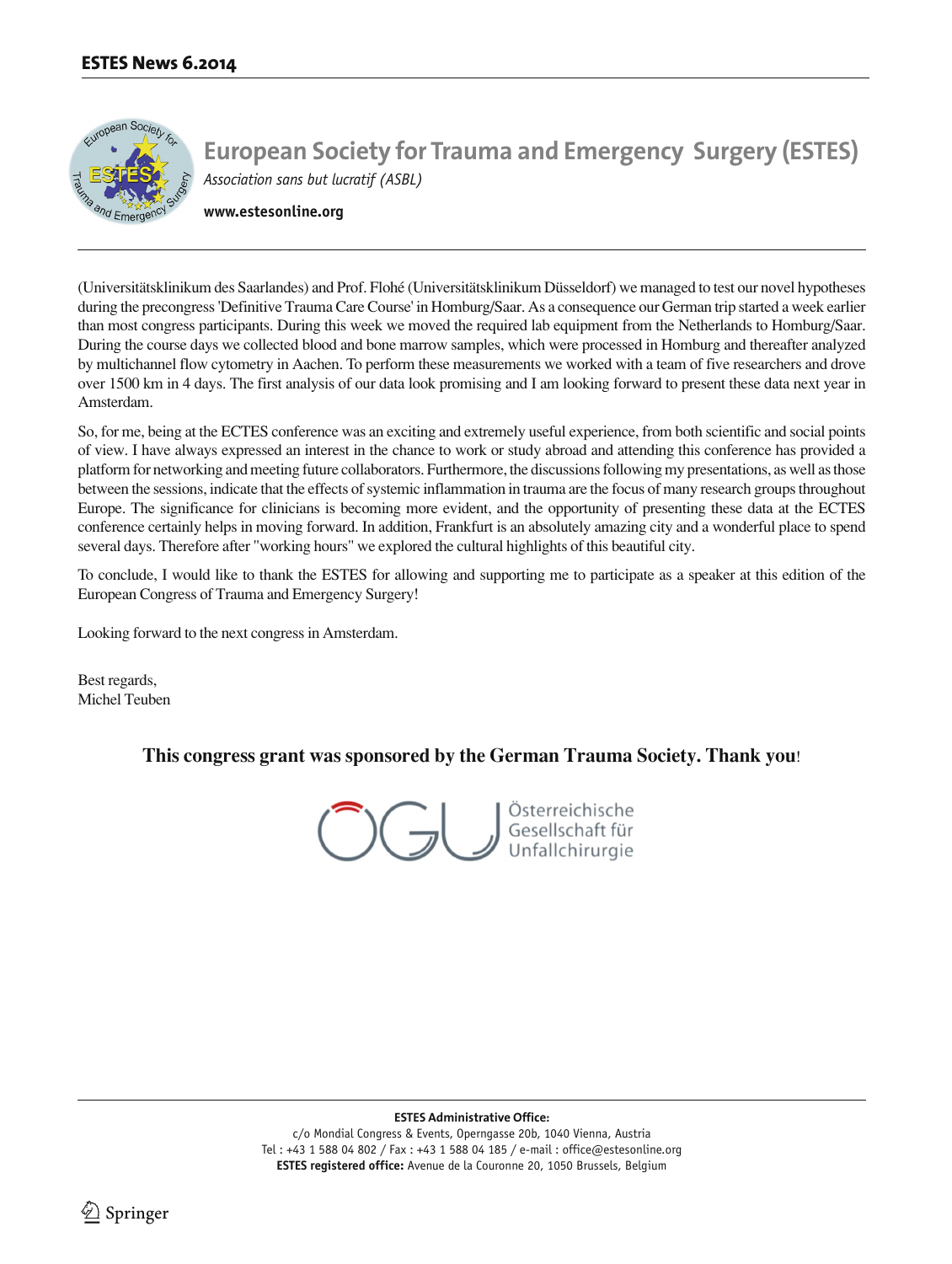

**www.estesonline.org**

# **DO YOU ALSO WANT TO BE CONGRESS GRANT WINNER?**

Are you going to attend the 16<sup>th</sup> European Congress of Trauma and Emergency Surgery taking place in Amsterdam, The Netherlands (May 10–12, 2015)? Would you like to win a travel grant of EUR 1,000? Do you fulfill the criteria?

If your answer to all questions above is "Yes", seize this chance and apply now!

The prerequisites are the following:

- Age below 35 (date of congress is decisive)
- Specialist or Specialist-in-Training in Trauma and Emergency Surgery
- Submission and presentation of an accepted abstract
- Documented scientific activities
- Submission of the required documents (letter of intent, CV, list of publications, letter of recommendation)
- Short written report about the congress after the event
- Individual member of ESTES or intention to become an individual member of ESTES

The application form can be downloaded on the ESTES website (Education).

To apply for a grant, please return the completed application form and all required documents to the ESTES Administrative Office:

office@estesonline.org, fax: +43 1 58804 185

Application deadline: **Thursday, January 15, 2015**

### **ESTES Administrative Office:**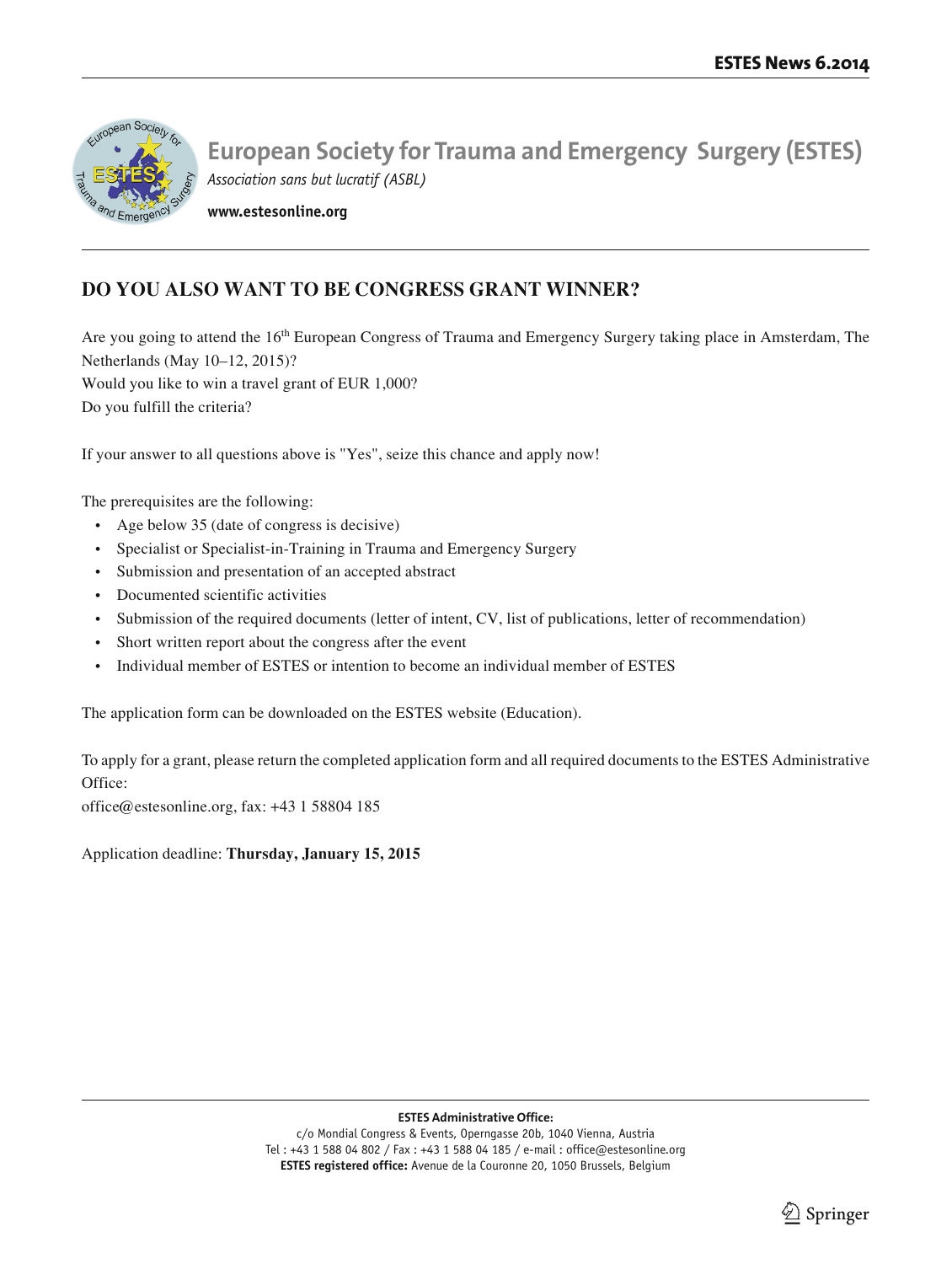

**www.estesonline.org**



Dear colleagues,

Scientific and organizational preparations for the 16<sup>th</sup> European Congress of Trauma & Emergency Surgery are in full swing.

The detailed Preliminary Scientific Program is available on the Congress Website. Sessions will cover the following topics:

- ACUTE SURGERY
	- o Timing the key to emergency surgery
	- o Minimal access therapies in emergency surgery
	- o Abdominal emergencies
	- o Keynote lectures
- MILITARY AND DISASTER
	- o Keynote lectures
	- o Disaster preparedness
	- o Technical support in military surgery and disaster care
	- o Military surgery: lessons to learn for civilian circumstances
- VISCERAL TRAUMA
	- o Trauma management as simple as possible or as complicated as possible
	- o Innovations: ups and downs. The youth speaks-up
	- o Patient in extremis. What we sacrifice to preserve life?
	- o Keynote lecture
- SKELETAL TRAUMA & SPORTS MEDICINE
	- o Hand and wrist: do we operate too often?
	- o Spine fractures in the elderly: what can we do?
	- o Sports medicine: injuries of the shoulder
	- o Postoperative infections
	- o Research in trauma surgery
	- o Trauma registry does it make sense
	- o New aspects of diagnosing and treating osteomyelitis
	- o Pelvic trauma

### **Online registration begins on Monday, December 1, 2014!**

Register before February 27, 2015 and benefit from the Early Bird Registration Fees! Find all information on the congress website: www.ectes2015.org

#### **ESTES Administrative Office:**

c/o Mondial Congress & Events, Operngasse 20b, 1040 Vienna, Austria Tel : +43 1 588 04 802 / Fax : +43 1 588 04 185 / e-mail : office@estesonline.org **ESTES registered office:** Avenue de la Couronne 20, 1050 Brussels, Belgium

 $\Im$  Springer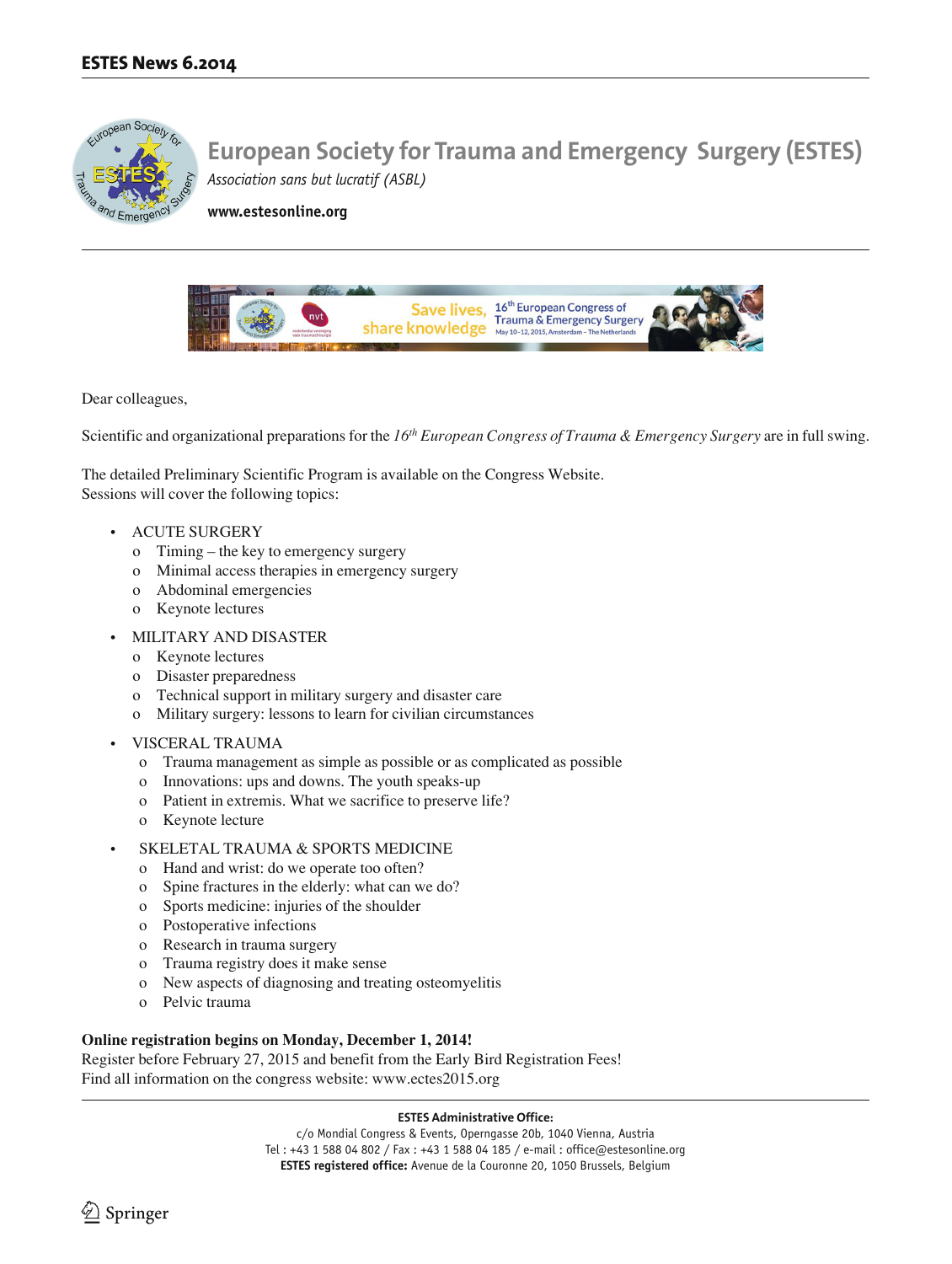

**www.estesonline.org**

Do not miss the opportunity to participate in the 16<sup>th</sup> European Congress of Trauma and Emergency Surgery in Amsterdam and mark the following dates in your calendar:

**Start Online Registration:** Monday, December 1, 2014 **Early Bird Registration Deadline:** Friday, February 27, 2015 **ECTES 2015:** Sunday, May 10 – Tuesday, May 12, 2015

I look forward to meeting you in Amsterdam. Sincerely,

Prof. Dr. Roelf S. Breederveld President of ECTES 2015

ECTES 2015 Organizing Team Mondial Congress & Events, Mondial GmbH & Co. KG, Operngasse 20b, 1040 Vienna, Austria t + 43 1 58804-0, f–185, ectes2015@mondial-congress.com, www.ectes2015.org

#### **ESTES Administrative Office:**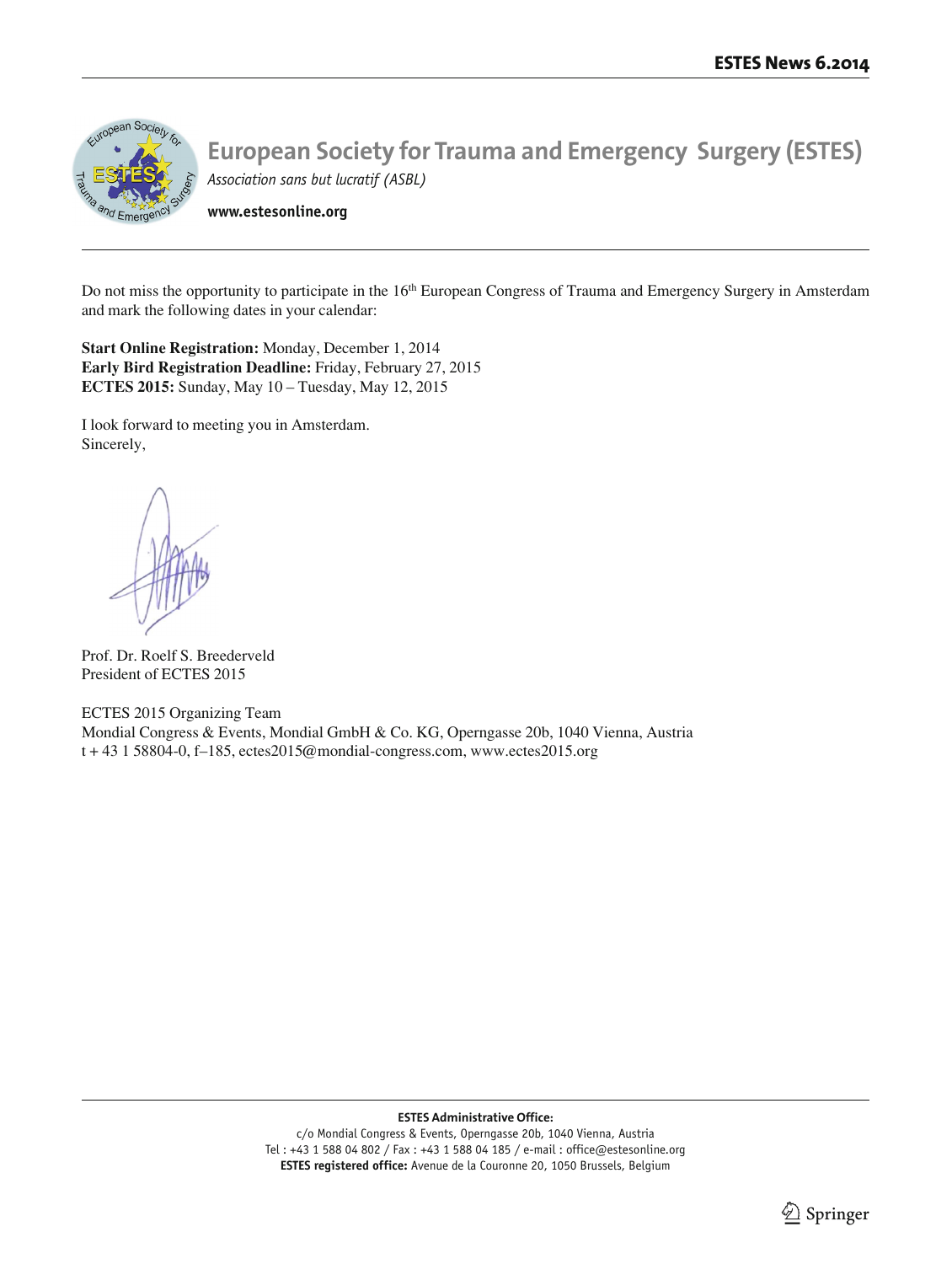

**www.estesonline.org**

# **ACUTE CARE SURGERY COURSE ON VISCERAL & GASTROINTESTINAL EMERGENCIES (NON-TRAUMA)**



**March 16-17, 2015 European Society for Trauma and Emergency Surgery (ESTES), European Association for Endoscopic Surgery (EAES)** *in co-operation with*

**Section for Surgical Research, Medical University of Graz**

This workshop is designed to provide state-of-the-art information on the diagnosis and management of severely ill patients who present with non-traumatic visceral and gastrointestinal emergencies. The course emphasizes direct involvement of the trainees in the problem-oriented theory and hands-on lab sessions. Upon completion of the course, attendees will be well equipped to deal with these patients when they see them in the emergency room.

| <b>Course director:</b>  | Prof.Dr. S. Uranues                                                                             |
|--------------------------|-------------------------------------------------------------------------------------------------|
| Course language:         | English                                                                                         |
| <b>Course location:</b>  | Department of Surgery, Section for Surgical Research<br>Auenbruggerplatz 29, 8036 Graz, Austria |
| <b>Registration fee:</b> | € 600.-, for members of ESTES and EAES $\epsilon$ 550.-                                         |
| <b>Registration:</b>     | i.prassl@medunigraz.at<br>Phone: $+43(0)31638583232$ , Fax: $+43(0)31638516845$                 |

## **More information:**

http://www.chirurgischeforschung.at/de/akutchirurgie-acute-care-surgery.html